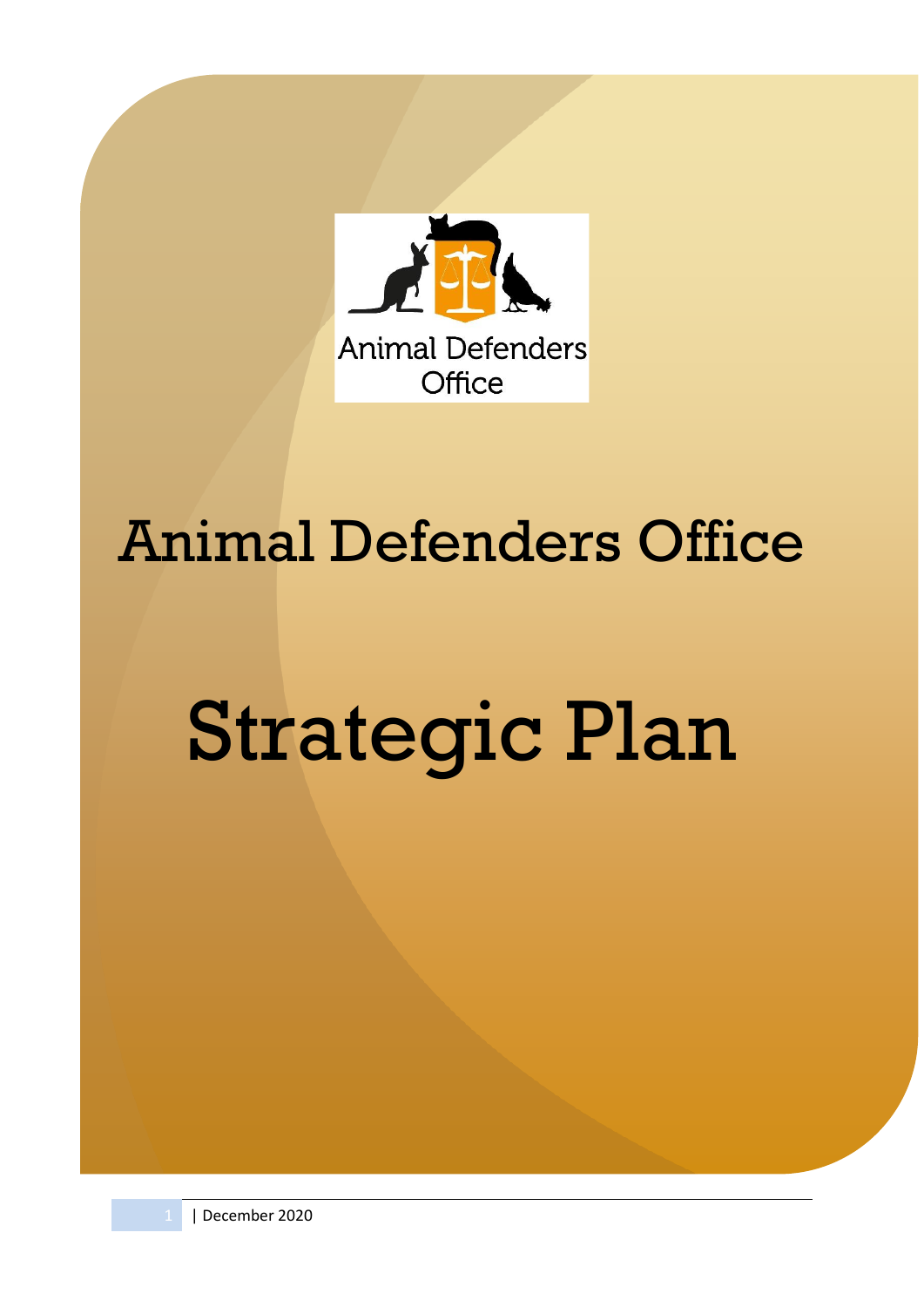# **Introduction**

The Animal Defenders Office (ADO) is an incorporated, non-profit community legal centre that specialises in animal law.

The ADO provides a range of legal and community services including:

- Providing free advice and representation for individuals and groups that want to take action for animals;
- Producing information to raise community awareness about animal protection; and
- Working to advance animal interests through law reform.

In December 2013 the ADO was the recipient of a grant from Voiceless: The Animal Protection Institute, as part of Voiceless' 2013 Grants Program. These funds were applied to the establishment costs associated with the centre, as well as costs associated with ADO Community Outreach and Education.

The central office of the ADO is located in Canberra and the association aims to encourage the establishment of similar centres across Australia.

# **About this plan**

This document is the ADO's strategic plan and is updated from time to time as required by the ADO. The mission, goals, and objectives are in accordance with the Constitution of the ADO.

It is intended that this plan will be used to set the direction for the mid-term future of the ADO, and to assist with the continuous improvement of the centre's key business processes. It will be used to guide decision making, and add meaning to each person's work, focusing them and aligning their work to the greater organisational goals. This plan will also be used as a basis for organisational monitoring and reporting.

Since this plan is the first of its kind, it will be reviewed by the ADO Board within 12 months of operation and then at regular intervals.

For an understanding of the governance framework in which this plan operates, it should be read in conjunction with the relevant ADO Policies and the ADO Casework Guidelines in operation at the time of approval of this plan.

| <b>Version</b>                | <b>Date</b> | <b>Comments</b>                 |
|-------------------------------|-------------|---------------------------------|
| Strategic plan                | 2014        | First draft by S Landmark.      |
| Strategic plan - STL comments | 28/2/15     | Edits and comments by S Larkin. |
| Draft ADO Strat Plan v1 - tw  | 28/2/15     | Edits and comments by T Ward.   |
| comments                      |             |                                 |
| Draft ADO Strat Plan 2015 v1  | 15/7/15     | Minor updates.                  |
| ADO Strategic Plan            | 14/12/16    | Minor updates                   |
| ADO Strategic Plan            | 6/1/18      | Review. Minor updates           |
| ADO Strategic Plan            | 13/12/20    | Review. Minor updates           |

#### **Document history**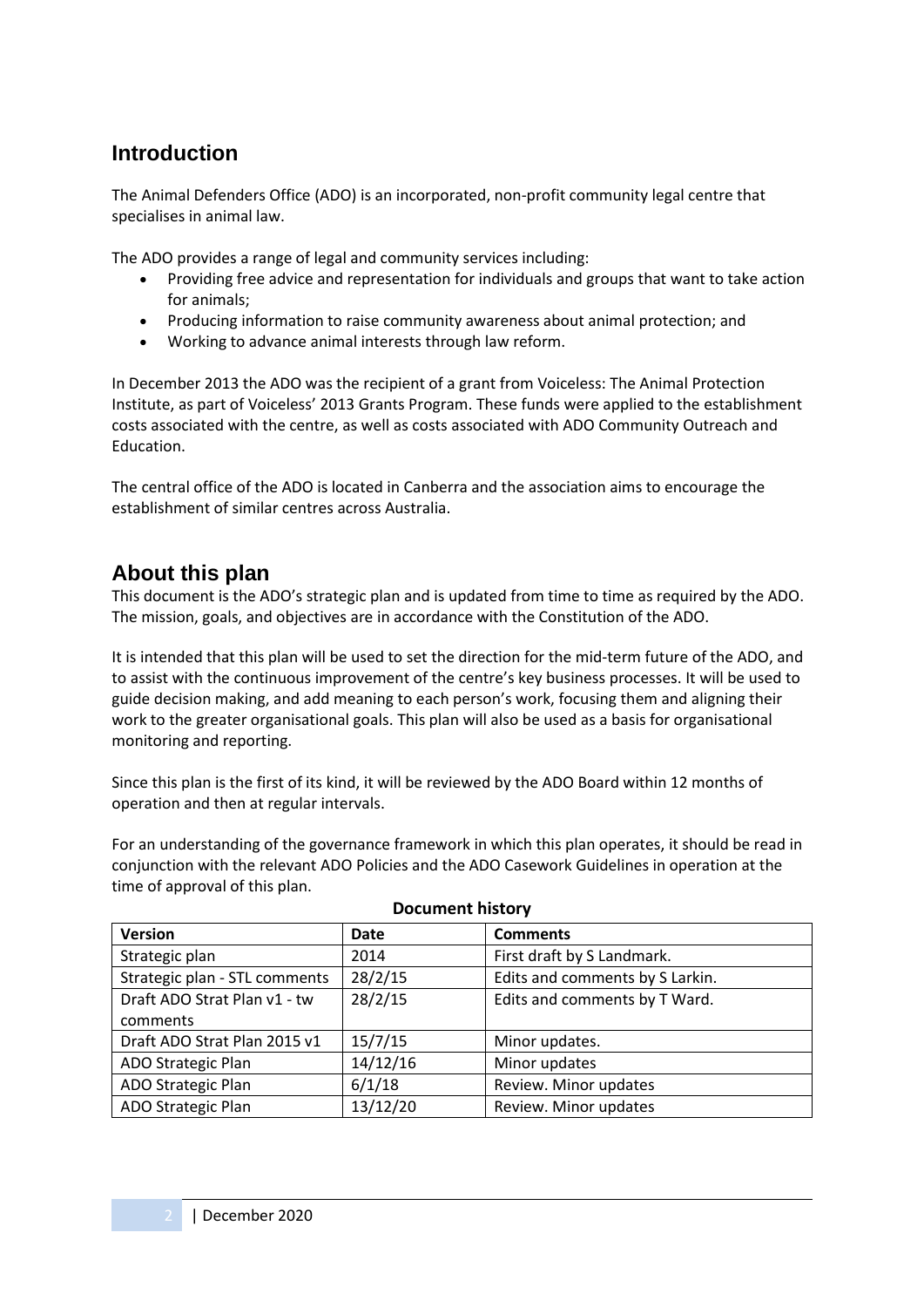# **Mission**

The mission of the ADO is to use the law to protect animals. This includes assisting individuals and groups to secure animal interests through existing legal mechanisms, increasing public awareness of animal protection matters, and working to advance animal interests through law reform.

# **Statement of objects**

The objects for which the ADO was established are set out below:

- 1. To empower and encourage the community to protect animals through the law;
- 2. To promote respect for the environment and the individual animals and species who depend on it for their survival and wellbeing;
- 3. To raise awareness within the community about legal aspects of the treatment and use of animals by humans;
- 4. To provide advice on the law affecting animals and those who protect them;
- 5. To carry out and publish research on animal protection and other related areas of law;
- 6. To seek appropriate law reform to improve the protection of animals and the ability of humans to make compassionate choices;
- 7. To promote public interest animal protection litigation and forms of alternative animal protection dispute resolution; and
- 8. To promote links between the ADO and similar organisations in Australia and overseas.

# **Values**

The core values of the ADO which shape all decisions and actions are based on:

#### **Professionalism**

ADO officers aspire and adhere to the highest standards of professionalism. Our lawyers and other volunteers are committed to providing advice and information that is accurate, accessible, and of a high quality.

#### **Respect for the inherent value of all individual sentient creatures**

Animal sentience has been acknowledged in ACT animal welfare law. The ADO supports this acknowledgement and adopts it as a statement of the organisation's values:

- (a) animals are sentient beings… able to subjectively feel and perceive the world around them; and
- (b) animals have intrinsic value and deserve to be treated with compassion and have a quality of life that reflects their intrinsic value[.]<sup>1</sup>

#### **Respect for other animal protection and environmental groups with similar values to those of the association**

The ADO aspires to engage in active and positive networking, dialogue, and cooperation with other animal protection and environmental groups with similar values to those of our Centre.

#### **Respect for each other within our organisation**

As a demonstration of our respect for each other within our service, we will act cooperatively and with understanding, and will always act for the good of the organisation and its values.

#### **Confidentiality**

All legal advice and case management activities will be subject to strict standards of confidentiality.

<sup>1</sup> *Animal Welfare Act 1992* (ACT), s4A(1).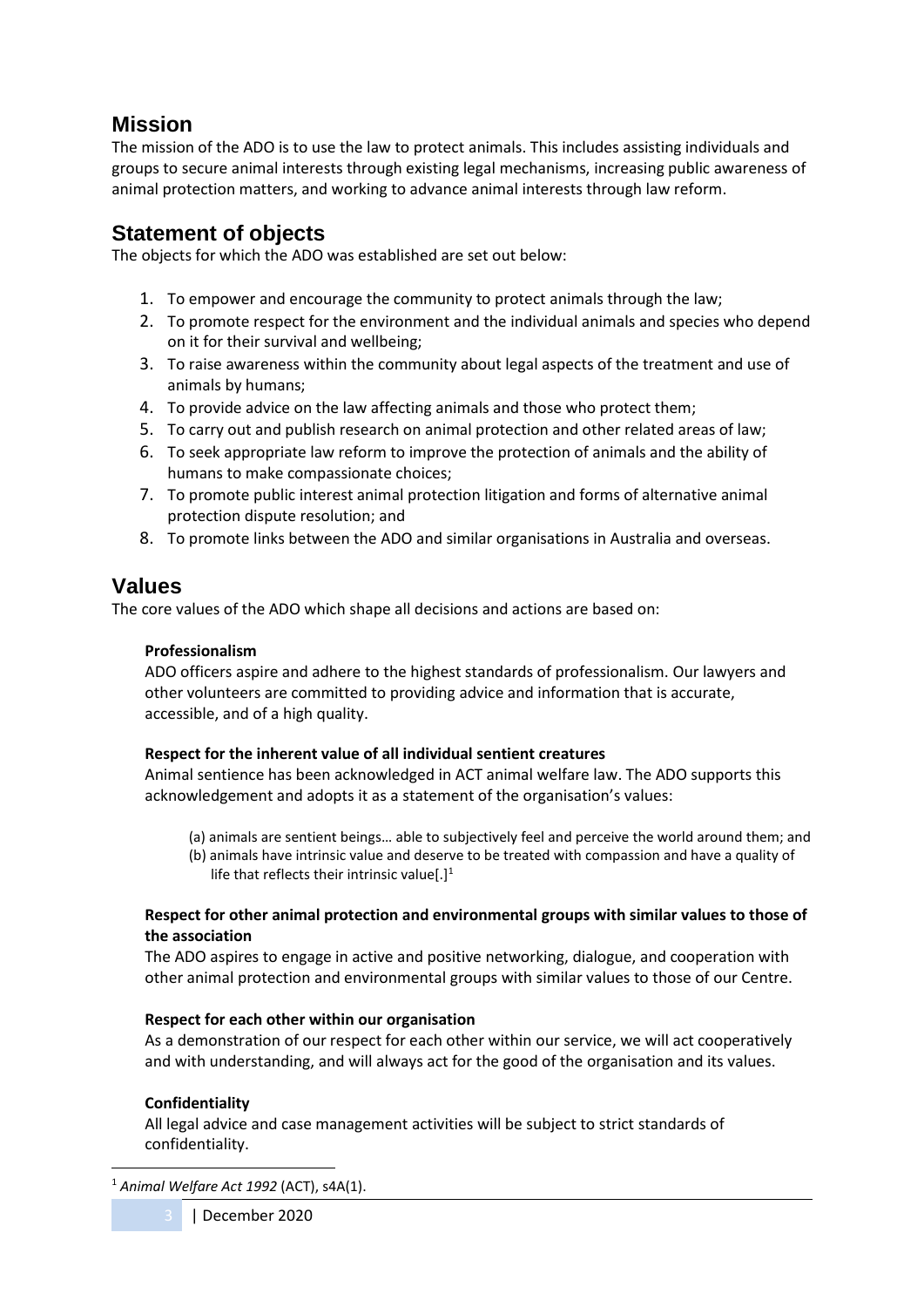# **Key Areas and Objectives**

#### **Key Area 1: Organisational Governance and Sustainability**

#### **Objective: Provide ongoing delivery of services through securing of recurrent funding, coordinated expansion and retention of volunteers, within an agreed governance structure.**

- 1.1 Compliance with relevant legal professional standards, laws, and regulations.
- 1.2 Compliance with all aspects of good governance including best practice management models for community legal centre and associations governance.
- 1.3 Maintain and secure additional funding to ensure an optimum level of service delivery.
- 1.4 Attract and retain volunteers and members.
- 1.5 Provide a positively communicated and shared strategic direction for the organisation.
- 1.6 Implement sustainable and coordinated expansion in response to identified needs and demands.
- 1.7 Rationalise the management of the organisation in order to better service the ACT community.
- 1.8 Enhance the reputation of the organisation within the community.

#### **Key Area 2: Legal Advice and Advocacy**

#### **Objective: Provide legal advice, support and advocacy to members of the community in relation to animal law and animal protection**

- 2.1 Provide timely, accurate and accessible legal advice to people in the ACT and surrounding areas, in accordance with ADO policies and relevant legislation and professional standards.
- 2.2 Provide legal representation in matters relating to animal law or animal protection, in accordance with ADO policies and relevant legislation and professional standards.
- 2.3 Ensure strict compliance with legal professional standards, including confidentiality.
- 2.4 Increase awareness and capacity of the community to access the ADO's services.

#### **Key Area 3: Law Reform**

#### **Objective: Promote law reform and social change**

- 3.1 Initiate and promote research and evaluation of existing laws and policies relating to animal law and animal protection.
- 3.2 Actively respond to calls for submissions from relevant organisations in relation to animal law and animal protection matters.
- 3.3 Establish and maintain regular dialogue and communication with government authorities or departments, as well as non-government organisations or bodies, in relation to animal law and protection matters.
- 3.4 Provide commentary and make regular submissions in relation to animal protection matters across various forms of media, including submitting print and electronic articles and contributing to relevant online discussions.

#### **Key Area 4: Education**

#### **Objective: Provide accurate and accessible community legal education (CLE)**

- 4.1 Provide accurate and culturally appropriate community legal education on animal law and animal protection matters, including the development of general fact sheets.
- 4.2 Establish relationships with relevant bodies and agencies that have a client base who could benefit from CLE.